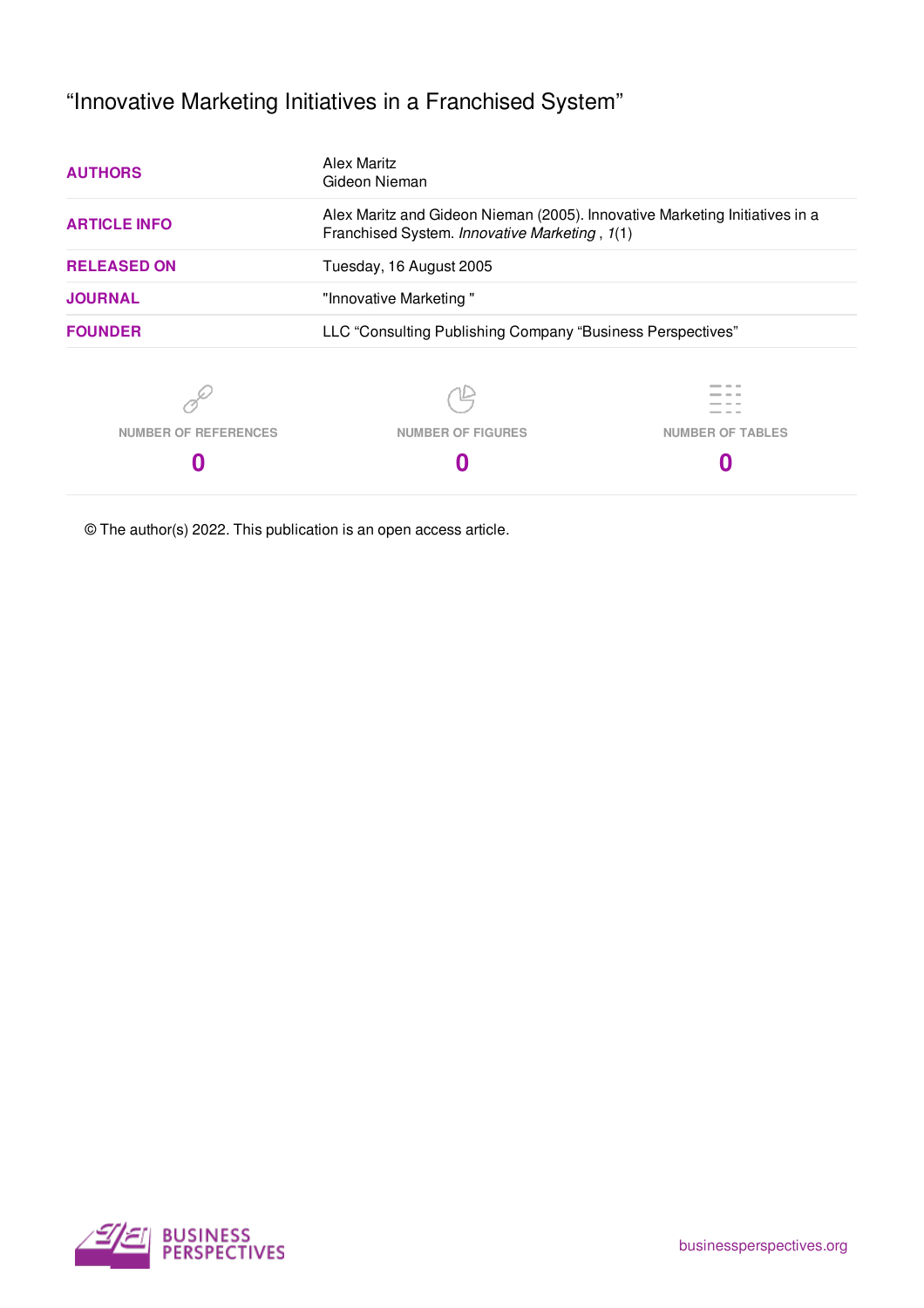# **Innovative Marketing Initiatives in a Franchised System**

Alex Maritz, Gideon Nieman

#### **Abstract**

The study empirically investigates an innovative marketing vision in a defined franchised system in the lucrative home entertainment industry. The research objectives are to investigate the current situation of entrepreneurial orientation in a franchise system, along with examining the contribution of a strategic service vision in relation to service quality. The purpose is to identify entrepreneurial behaviour amongst franchisees; franchising as an entrepreneurial option, and to identify relationships between elements of service quality, the service profit chain, relationship marketing and best practice. The outcome is the development of a conceptual matrix, to be initiated within the defined franchise system. Objectives are evaluated via research hypotheses, by using empirical statistical techniques. Inferential significance includes the ANOVA Kruskall Wallis hypothesis test with internal-consistency reliability measured by Cronbach's coefficient alpha. Results are indicative of an entrepreneurial orientation in a multiple-outlet system, and managerial implications include the implementation of an entrepreneurial service vision.

**Key words:** innovative marketing initiatives, service profit chain, service quality, best practice, relationship marketing, entrepreneurial service vision.

## **Introduction**

Kuratka and Hodgetts (2004, p. 3) introduce entrepreneurship as, "an integrated concept that permeates an individual's business in an innovative manner". Entrepreneurs are individuals who recognize opportunities, often being aggressive change catalysts within the marketplace. In high growth, global, competitive economies the ability to grow businesses, create wealth, and sustain competitive advantage has become imperative (Acs, Arenius, Hat & Minniti, 2005, p. 12). Entrepreneurship is associated with adaptation and change of economic systems, often contributing to national economic growth (Bygrave, Reynolds & Autio, 2004, p. 5). Gartner (2001, p. 11) highlighted a dual approach to entrepreneurship, consisting of behavioural and trait approaches. He further went on to identify behavioural approaches as a set of activities involved in organisation creation, while in trait approaches an entrepreneur has a set of personality traits and characteristics. Complementing the trait approach, Bolton and Thompson (2004, p. 100) developed the temperament, talent and technique matrix; identifying facets of focus, advantage, creativity, team, social and ego. Bolton & Thompson (2003, p. 49) define an entrepreneur as "a person who habitually creates and innovates to build something of value around perceived opportunities". To this end, their definition is not only limited to the creation of new ventures, but also the exploitation of opportunities. Thompson (2002) identified character themes of the entrepreneur, applicable to the current study.

Franchising is seen as an entrepreneurial option towards creating and developing ventures (Bygrave, 1997). Michael (2003, p. 61) in agreement herewith, mentions franchising as a technique for entrepreneurs in service industries to assemble resources in order to rapidly create large chains and gain first mover advantage. Franchising is an arrangement between two parties whereby the franchisor grants the franchisee certain rights to sell a firm's products or services, as per guidelines set down by the franchisor (Nieman, 1998, p. 3). The franchise association of Southern Africa defines franchising as "a grant by the franchisor to the franchisee, entitling the latter to the use of a complete business package containing all the elements necessary to establish a previously untrained person in the franchised business and enable him or her to run it on an ongoing basis, according to guidelines supplied, efficiently and profitably". Mendelsohn (2003) emphasises that a franchise relationship is not self-sustaining, with basic issues being that the franchise

 $\overline{a}$ 

 <sup>©</sup> Alex Maritz, Gideon Nieman, 2005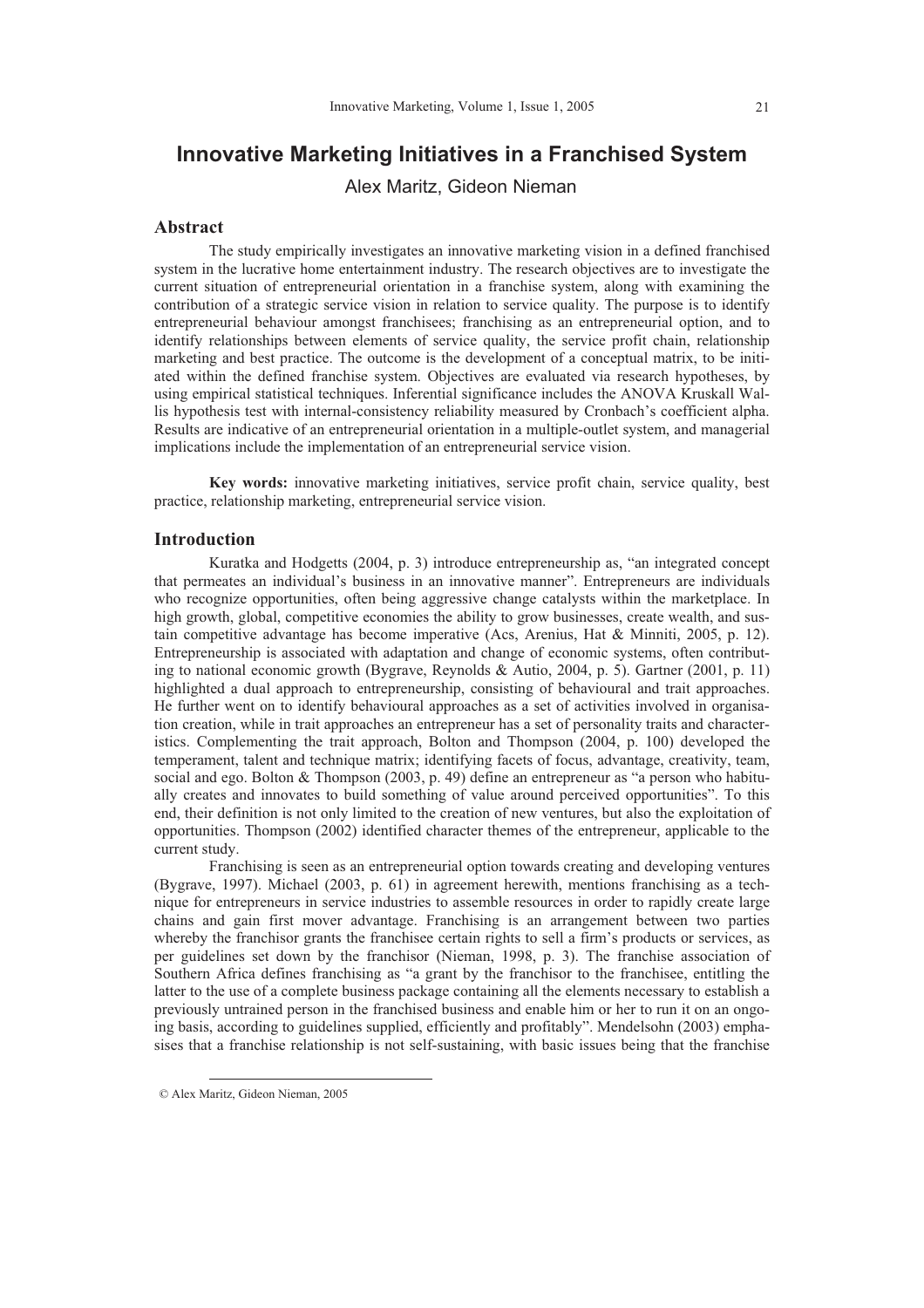cannot succeed without successful franchisees, franchisors to devote resources to enhance franchisor/franchisee relations, franchisor duty to establish and sustain a viable business, a franchisors code of ethics, and a commitment that the franchisor must promote the basic principles upon which franchising is based. Franchisors in many sectors have recognised the benefits of multipleunit franchisees (Johnson, 2004, p. 36), and this is seen as an entrepreneurial continuation of the franchise trend. Lindsay and McStay (2004, p. 3) further explored the entrepreneurial orientation of franchisees, together with the entrepreneurial drivers of franchisee performance. Their findings indicated a proactiveness regarding entrepreneurial orientation, together with a risk-taking entrepreneurial orientation.

The economic growth in service quality, related profit and competitive advantage potential has accelerated the competitive opportunities for companies who can excel in this discipline. The search for new approaches to enhance service quality and customer satisfaction led to the development of the scale SERVQUAL (Parasuraman, Berry & Zeithaml, 1988) that measures the discrepancy between consumers' perceptions and expectations. Zeithaml and Bitner (2003, p. 93) developed this model further, identifying five service quality dimensions, along with the scale developed to measure them. Dimensions include reliability, responsiveness, assurance, empathy and tangibles. In context, these dimensions represent how consumers perceive service quality. An adaptation is the development of SERVPERF (Cronin & Taylor, 1994), a service quality instrument applicable to the research project on hand.

Whilst service quality is directed towards customer satisfaction, the link to profit and growth of organisations led to the development of the service profit chain (Heskett, Sasser  $\&$ Schlesinger, 1997, p. 12). This is a strategic service vision whereby there is a strong and direct relationship between customer satisfaction, customer loyalty and the value of the goods and services delivered to customers. Furthermore, there is a strong link between these elements and overall profit and growth of an organisation. Heskett *et al.* (1997) also identified three strategic implementation initiatives of retention, related sales and referrals; as integral components of the service profit chain.

Relationships between value chain participants (Porter, 1995) led to developments in the field of relationship marketing. Peck, Payne, Christopher and Clark (1999, p. 22) developed a revised version of the six markets model, which included internal, referral, influence, recruitment and supplier/alliance markets. The six markets model identifies all facets of internal and external relationships that can contribute towards an organisation's marketplace effectiveness.

Complementing the service vision further led to development of best practice initiatives, often adopted by innovative firms in competitive industries and environments. Such initiatives were regarded as pivotal for survival and achievement of competitive advantage (Porter, 1998). The Video Software Dealers Association of America (VSDA: 2001) identified best practice in the industry, as identified by Arthur Andersen Business consultants. These were wide ranging, including understanding customers and markets, developing vision and strategy, refining store product offerings, implementing the marketing plan, creating promotions and in-store merchandising, and clear in-store operations. Customer service findings included that best customer service is one-toone, and strong relationships and loyalty are developed between staff and customers through consistency of management and staff, and personalising customer service.

An entrepreneurial orientation within a defined franchised system, coupled with service vision components, has been evaluated in the South African home entertainment industry. The industry has an oligopolistic supply channel, dominated by two corporate distributors. Retailers are in turn dominated by a few franchisors, operating on a national (and rest of Africa) basis. The market leader, Mr. VIDEO, was founded ten years ago, and has experienced this domination for the past five years. Mr. VIDEO has a market share of approximately 18%. Entrepreneurial behaviour will be evaluated within the context of this franchise system. The industry is a major contributor to employment and income, with the market valued at approximately R 600 million per annum. Since the home entertainment market is a product of technology, it aptly fits with the entrepreneurial characteristics of innovation and creativity.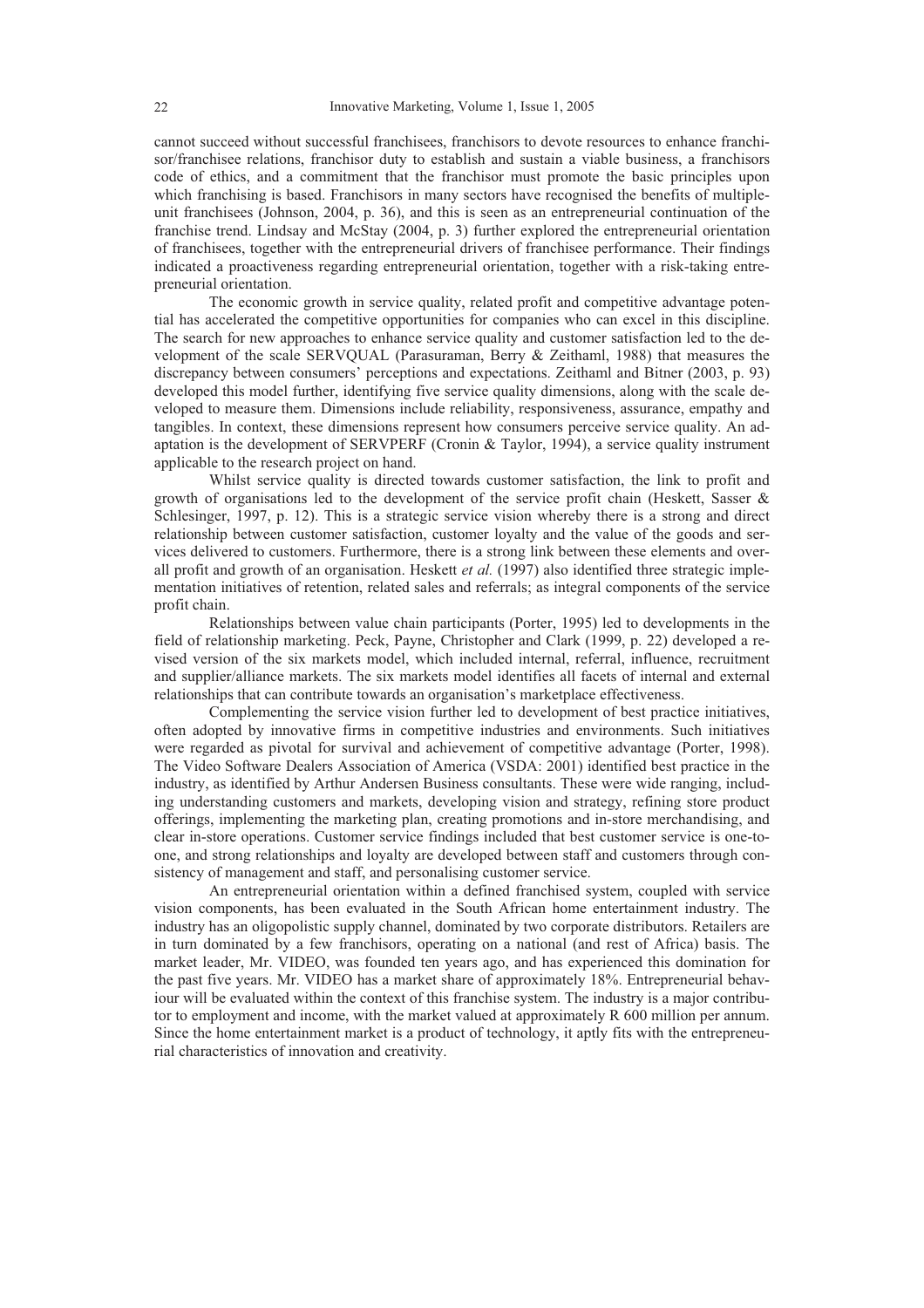# **Purpose and objectives of the study**

The purpose of the investigation is to determine the entrepreneurial orientation of participants in a franchised system, coupled with the association of service vision constructs. Once explored, the entrepreneurial orientation and service vision constructs will be synergised to develop an innovative service vision within a franchised environment. The primary research question is to determine the entrepreneurial orientation within a franchised system. Secondary research questions include the determination of the contribution of franchising as an entrepreneurial option towards creating and developing ventures, together with contributions of the service profit chain, relationship marketing and best practice to service quality.

The first objective of investigating entrepreneurial orientation within the franchise system is based around the entrepreneurial character themes as depicted by Bolton and Thompson (2003, p. 62-80). The outcome of orientation will facilitate decision-making and implementation of the strategic service vision. The second objective, consisting of the four constructs (service profit chain; service quality, relationship management and best practice) associated with the vision, included investigation on issues relating to relationships within and between the constructs. An additional construct, the franchise paradox, measures the contribution of the franchise system as an entrepreneurial option towards creating and developing ventures (Bygrave, 1997). The final objective is the development of an entrepreneurial service vision, based upon the findings of the first two objectives. Such a matrix may be described as a full representation or description of the set of associations between these factors, including statements about the assumptions and interactions in the matrix (Page & Meyer, 2000, p. 7).

#### **Hypotheses to be tested**

The empirical nature of the study identifies hypothesis testing as an appropriate statistical technique. Hypothesis testing uses statistical techniques to support predictions arising from theory. This is done at a statistically significant level, in that hypotheses (predictions) are either accepted or rejected. Page and Meyer (2000, p. 23) define a hypothesis as "a testable speculative statement delineating the relations between all the elements of a theory". The two hypotheses involved in hypothesis testing are the null and alternate hypotheses (represented by H0 and H1 respectively). H1 represents the research hypothesis, whilst H0 assumes the research hypothesis is false (Page  $\&$ Meyer, 2000, p. 166).

The hypotheses supplement the research questions and objectives:

The primary hypothesis postulates that there is evidence of entrepreneurial orientation in a franchise system.

H1: Entrepreneurial orientation exists in a franchise system.

H0: Entrepreneurial orientation does not exist in a franchise system.

A proposition is introduced:

P1: Entrepreneurial orientation exists in a multiple-outlet franchise system.

The secondary hypotheses postulate that there is evidence of a positive association between:

- The franchise system and an entrepreneurial option towards creating and developing ventures
- The service profit chain and service quality
- Relationship marketing and service quality
- Best practice and service quality.

H2: The franchise system is an entrepreneurial option towards creating and developing ventures.

H0: The franchise system is not an entrepreneurial option towards creating and developing ventures.

H3: Service profit chain initiatives are positively associated with service quality.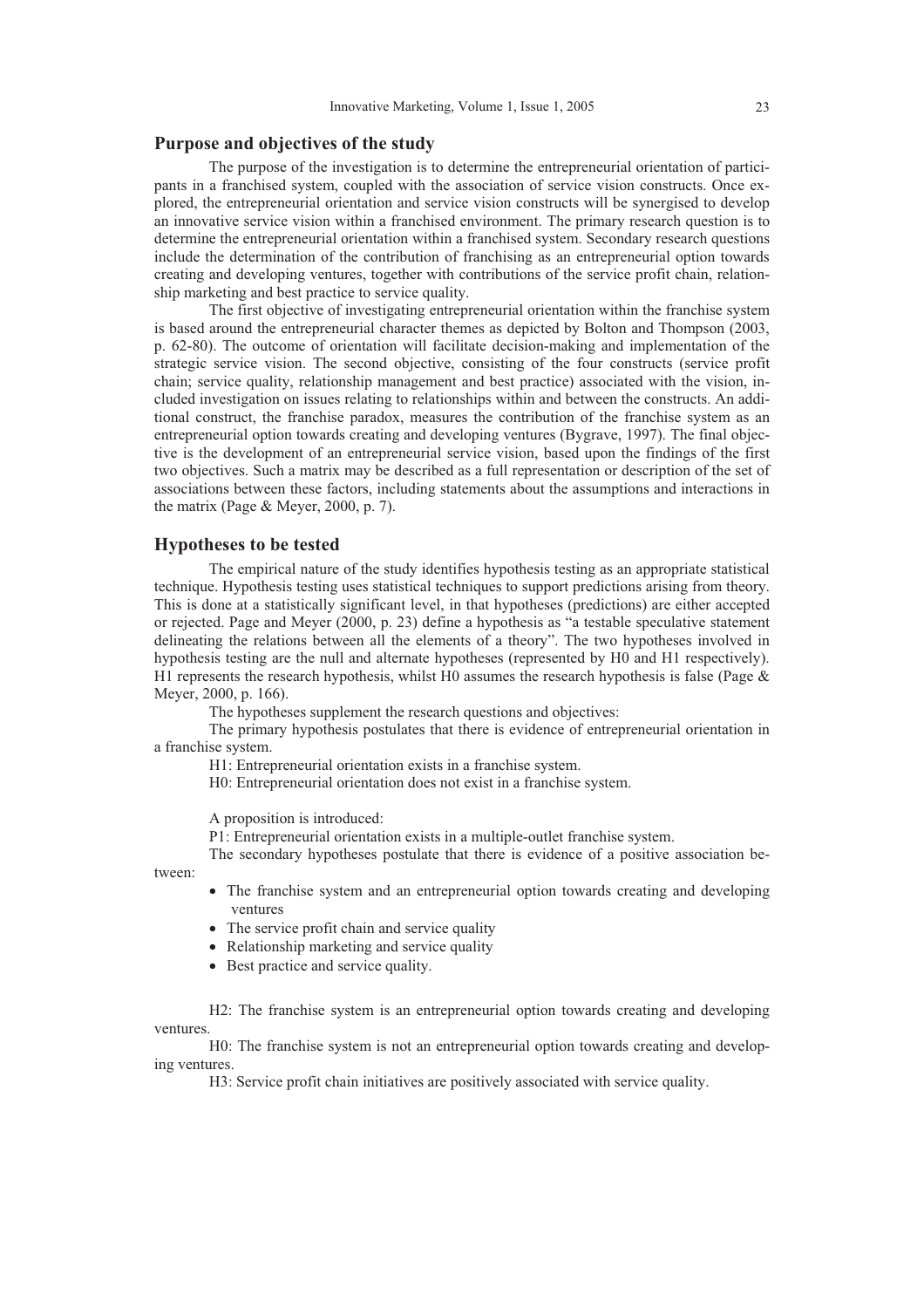- H0: Service profit chain initiatives are not positively associated with service quality.
- H4: Relationship marketing initiatives are positively associated with service quality.
- H0: Relationship marketing initiatives are not positively associated with service quality.
- H5: Best practice initiatives are positively associated with service quality.
- H0: Best practice initiatives are not positively associated with service quality.

Hypotheses testing includes non-parametric testing, indicative of the assumption that the dependent variable does not necessarily have a normal distribution (bell-shaped). Hypothesis tests produce P-values, measuring significance, whereby there is a chance that the null hypothesis is true (Malhotra *et al.,* 2002). Hypothesis tests include the Kruskal-Wallis one way ANOVA test, together with interaction tests for greater than one independent variables (Page & Meyer, 2003). Service quality, the dependent variable, will be measured by using similar inferential statistics as the stated hypotheses.

#### **Research methodology**

Research methodology comprises the survey approach, using electronic media and Surveypro analysis. This is facilitated by descriptive and inferential statistical techniques using SPSS version 11.0 data analysis. Inferential significance tests include the ANOVA Kruskal-Wallis hypothesis test; based on the approximation of the chi-square distribution with *k*-1 degrees of freedom. Internal-consistency reliability is measured by the Cronbach's coefficient alpha, measuring overall inter-item correlation between the identified constructs. Exploratory research, in the form of the literature review and previous empirical studies, are used as background and facilitating data.

Toward evaluating entrepreneurial orientation, character themes as identified by Bolton and Thompson (2003) were adapted for the study on hand. The character themes are presented in Table 1.

Table 1

| <b>Association</b>      | <b>Character Theme</b>  | <b>Definition</b>                                      |
|-------------------------|-------------------------|--------------------------------------------------------|
| Inventor                | Mastery                 | Basking in expertise others don't have                 |
| Inventor + Entrepreneur | Creativity              | Constantly buzzing with ideas                          |
| Entrepreneur            | Opportunity taking      | Engaging and taking on perceived opportunities         |
| Entrepreneur            | Urgency                 | Real drive to get on with things now                   |
| Entrepreneur            | Performance orientation | Setting milestones and measuring progress              |
| Entrepreneur            | Networking              | Developing a set of potentially valuable contacts      |
| Entrepreneur + Leader   | Focus                   | Concentrating on the task in hand, staying on course   |
| Entrepreneur + Leader   | Time focus              | Setting, engaging and meeting deadlines                |
| Entrepreneur + Leader   | Ego                     | Wanting to make a recognised difference                |
| Entrepreneur + Leader   | Courage                 | Determination in the face of setbacks                  |
| Entrepreneur + Leader   | Team                    | Getting the right people together                      |
| Leader                  | Strategic               | Seeing a clear route forward                           |
| Leader                  | Envisioning             | Communicating a strategy to others                     |
| Leader                  | Empowering              | Getting people to accept responsibility for things     |
| Leader                  | Influencing             | Getting people to take things on, to provide resources |
| Entrepreneur enabler    | Developer               | Seeing and encouraging potential in others             |
| Non-entrepreneur        | Systematic              | Enjoying detail, systems and procedures                |
| Non-entrepreneur        | Disciplined             | Enjoying structure and organisation                    |
| Non-entrepreneur        | <b>Woo</b>              | Winning others over and enjoying their approval        |
| Non-entrepreneur        | Relator                 | Preferring to work with trusted colleagues             |

#### Character themes to evaluate entrepreneurial orientation

Source: Bolton and Thompson (2003).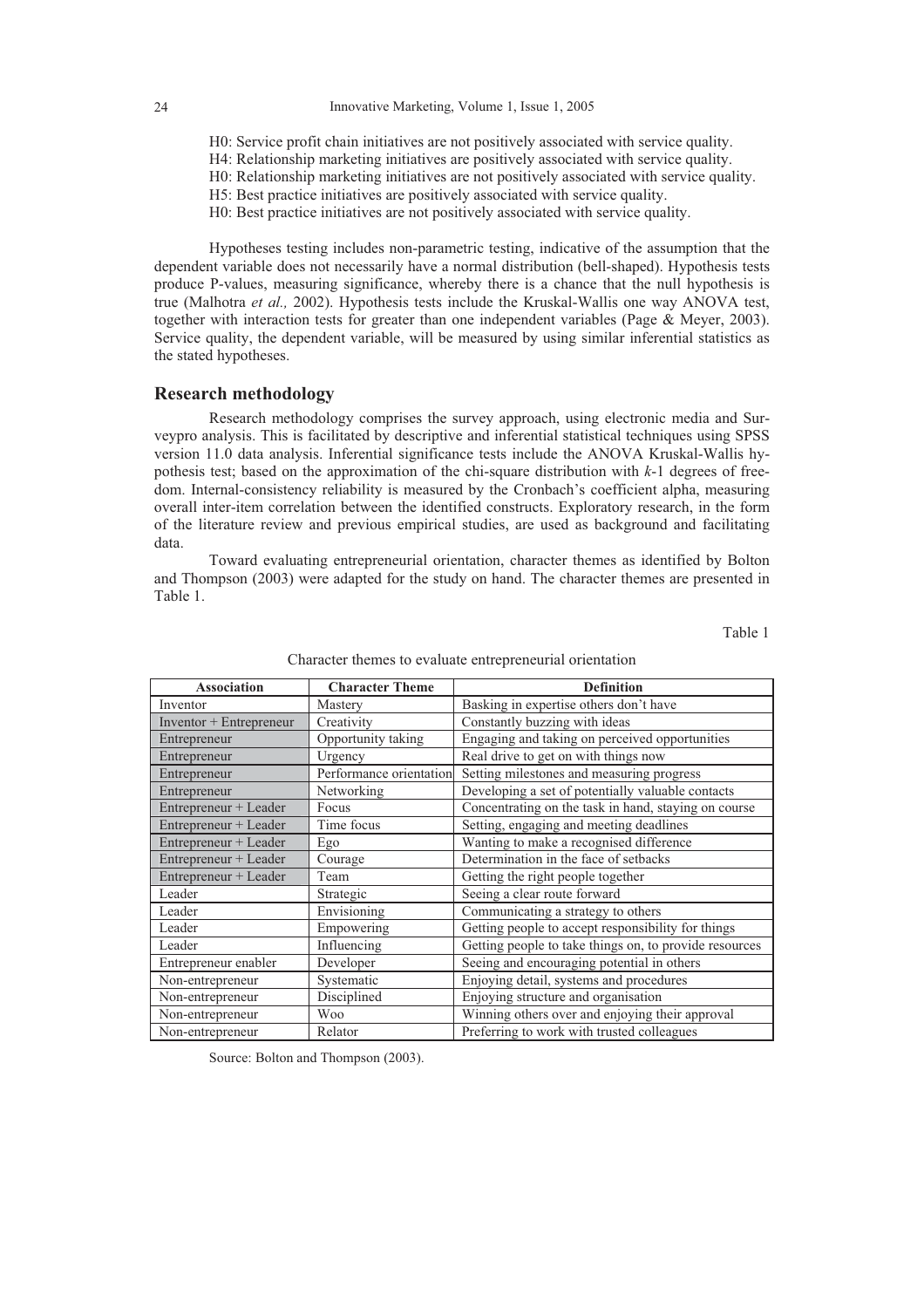#### **Results and findings**

An empirical analysis of the data collected from the questionnaire is segregated into response sections.

#### *Realisation, response and representation of results*

The use of a Surveypro electronic media questionnaire was facilitated by instruction from the franchise system management to duly complete the questionnaire. A satisfactory representation across regions was elicited; with the overall response rate achieved 11% over the targeted response rate. The response and representation of the data were found to be appropriate for the research project at hand. The final data representation of the applied tailored design approach consisted of 93, indicative of an 84% response rate.

#### *Section A: Demographic and biographic information*

Eight demographic and biographic variables were evaluated in Section A. Highlights included:

- White male domination of franchisees within the defined franchise system. Females represent only 26% of franchisees; whilst franchisees of colour only represent 2% of franchisees. The defined franchise system is in a position of vulnerability regarding legal aspects of transformation in South Africa
- The Western Cape, Gauteng and Eastern Cape dominate franchise system distribution; being accountable for 75% of outlets.
- The majority of franchisees have been in the defined system in excess of three years, and new entrants are predominantly new ventures, as opposed to the sale of existing outlets
- Part-time and full-time employee contributions are similar. Those outlets employing more than one family member employ less full-time staff. Franchisees with one outlet employ no more than two full-time employees; whilst multiple-outlet franchisees employ no more than nine employees
- 73% of franchisees own only one outlet. Multiple-outlet franchisees dominate in Western Cape and Free State. Western Cape and Gauteng are the only regions with six or more outlets belonging to a single franchisee
- x 63% of franchisees are solo family members involved in the franchise system.

An overall highlight regarding demographic and biographic responses was the variance between single and multiple-outlet franchisees. These variances are acknowledged in the following section.

#### *Section B: Entrepreneurial orientation*

The measurement instrument used to evaluate entrepreneurial orientation in the defined franchise system was an adaptation of the Thompson (2002) character theme framework. The objective was to evaluate entrepreneurial orientation in a franchised environment. The study involved a two-tiered approach, from an overall and multiple-outlet perspective. The defined franchise system was characterised by a predominantly single outlet distribution of franchisees. This had a distinct implication on the entrepreneurial orientation of the system, with each tier identifying different character themes.

#### *Overall system entrepreneurial orientation*

The non-entrepreneurial association factor, closely followed by the leader association factor, dominated the responses. It was found that entrepreneurial orientation is not denied within the system, however, it is not significantly justified either. Highlights included:

- The non-entrepreneurial character theme of "relator" dominates score ratings. The implication is that franchisees prefer to work with trusted colleagues, most often associated to networks and relationships
- The leader character theme of "influencing" is next, placing emphasis on providing resources and getting people to take things on. This is followed by the character themes of envisioning and strategy, also from the leader association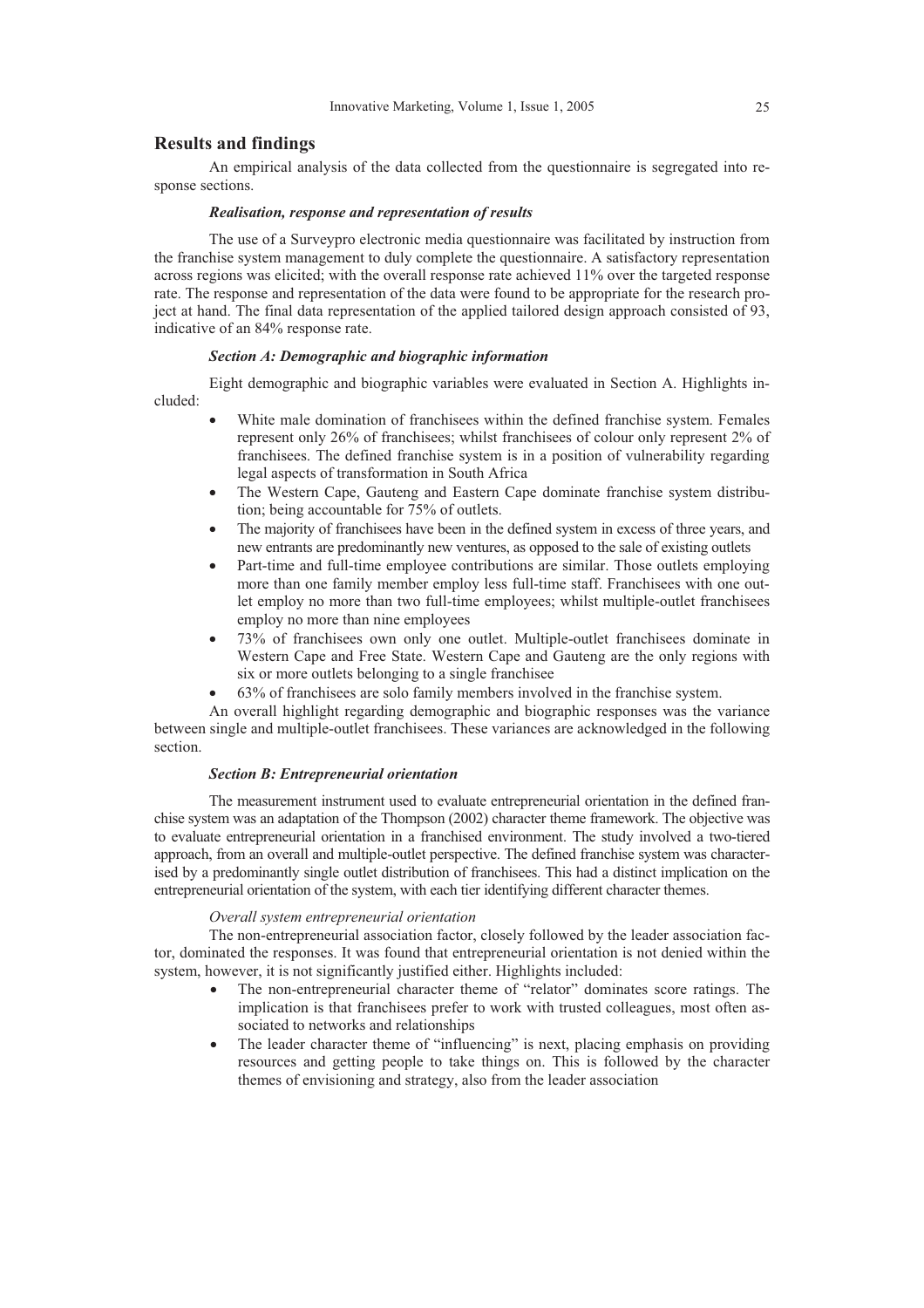- The entrepreneur character theme of "opportunity taking" ranks as the least desirable of all themes, implying that franchisees are not prone to engaging and taking on perceived opportunities. The inventor character theme of "mastery" ranks second to last, implying that franchisees do not bask in expertise others don't have
- Seven of the entrepreneurial orientation themes do not feature in the top ten themes favoured by respondents. These include creativity, opportunity taking, urgency, time focus, ego and courage
- The only character themes of entrepreneurial orientation featuring in the top ten of responses include "performance orientation", "networking" and "focus". None are however in the top ten preferences.

The dominant non-entrepreneur association, coupled with leader association may be related to themes within the intrapreneur focus. As franchising involves a network system, it closely resembles a corporate identification, with linkage to entrepreneurship (franchisees as distribution outlet owners). Whilst factor means are all above three, no statistical significance exists between the factor associations. The non-entrepreneur association dominates, followed by leader associations. Using factor mean scores, it may thus be inferred that a non-entrepreneurial orientation exists within the franchise system (due to non entrepreneurial mean score domination). Although the entrepreneur factor association is positive (factor mean score of 3.26), the non entrepreneur association is four per cent stronger (factor mean score of 3.54). Taking all respondents within the defined franchise system into account, it may be concluded that there is no statistical significant variation between entrepreneurial orientation factors, despite non entrepreneurial associations exhibiting more favourable responses.

#### *Multiple-outlet entrepreneurial orientation*

The reponses from multiple-outlet franchisees differed significantly from single outlet franchisees. The same measuring instrument is analysed, using cross tabulation to identify variances. Highlights included:

- Entrepreneurial character themes of "urgency" and "performance" dominate character theme ratings for multiple-outlets
- Non-entrepreneurial character theme of "relator" dominates character theme ratings for single outlets
- The non-entrepreneurial character theme of relator is significant in multiple-outlet responses. This is attributable to the functionality of the franchise system, and interaction with trusted colleagues. Trust and relationships are further highlighted in subsequent sections
- The entrepreneur association is the strongest of the associations for multiple-outlets
- The non-entrepreneur association is the dominant association for single outlets
- The greater the number of multiple-outlets per franchisee is, the greater the entrepreneurial association appears to be
- Weighted regional contributions identify Gauteng and Western Cape as dominant regions.

It can therefore be concluded that a significant entrepreneurial orientation exists in a multiple-outlet franchise system. This investigation in no way negates entrepreneurial orientation in single outlet franchise systems, but places emphasis on significant entrepreneurial associations in a multiple-outlet franchise system.

#### *Section C: The franchise paradox*

This section evaluated franchising as an entrepreneurial option for creating and developing new ventures. The study commenced with a background of the franchise paradox, evaluating franchisees in the system and finally the paradox link to franchising. Highlights included:

Relationships  $+$  effort ranked the highest of all franchise paradox associations; closely associated to relationships + trust. The implication is the importance of franchise relationships not being self-sustaining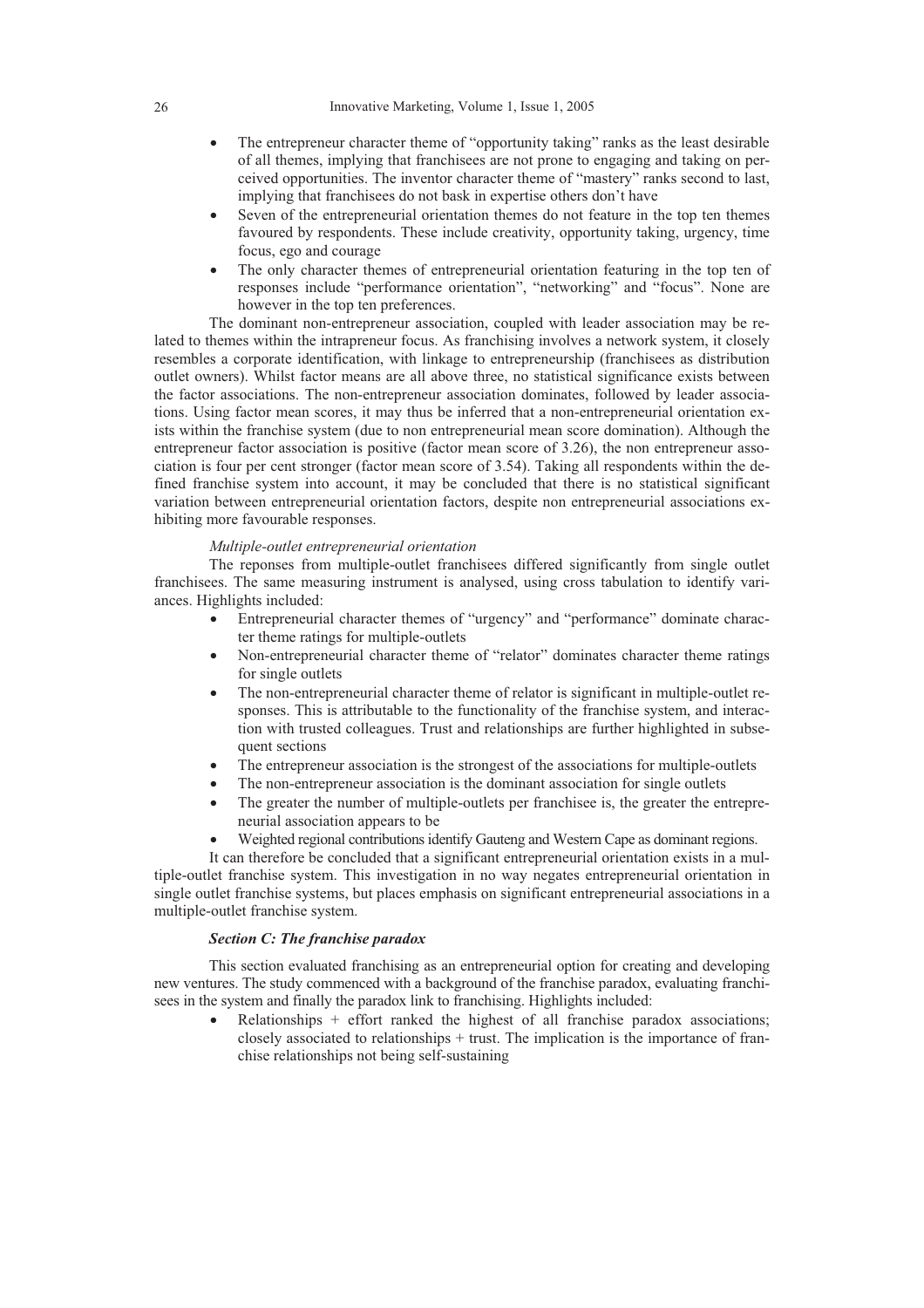- Entrepreneurship associations rated relatively poorly compared to other variables. Multiple-outlet responses however favoured entrepreneurial associations
- The majority of franchisees rejected entrepreneurial associations of creativity and productivity in the system. Multiple-outlets however favoured these associations
- x 87% of franchisees believe conflict handling and franchisee contributions are not optimal in the system
- The majority of franchisees believe the system meets with their business objectives
- The majority of franchisees believe that the defined franchise system is an entrepreneurial option for creating and developing ventures, particularly so in the case of multiple-outlet franchisees.

It can, therefore, be concluded that the franchise system is seen as an entrepreneurial option for creating and developing ventures. This association is however most significant in a multiple-outlet environment.

# *Section D: The service profit chain*

The service profit chain (SPC) was represented in section D of the questionnaire (questions 39-48). Associated themes within the construct included SPC links, retention, related sales and referrals. The objective of the study was to evaluate the association of SPC to service quality (SQ). Highlights included:

- x SPC links and satisfaction are the dominant association, implying significant correlation between employee and customer satisfaction
- Retention and relationships are the next most dominant association, implying significant correlation between retaining customers and internal marketing
- Retention and lifetime value of customers are not adequately measured in the franchise system, implying neglect to loyal customers
- SPC links and best practice initiatives are not adequately communicated in the system, an implication of poor performance management on behalf of the franchisor
- Retention and feedback are depicted as inadequate in the system, implying the lack of optimal customer feedback channels.

Despite a few associations being inadequate within the defined franchise system, service profit chain initiatives were positively associated with service quality.

#### *Section F: Relationship marketing*

Relationship marketing (RM) was represented in section F of the questionnaire. Associated themes within the construct included customer markets, internal markets, referral markets and recruitment markets. The objective of the study was to evaluate the association of RM to service quality (SQ). Highlights included:

- Referral markets dominate response ratings. The implication is the associated positive link to word-of-mouth, lifetime value and loyal customers
- Internal markets rated high in the relationship associations, implying the relative importance of quality of worklife and relationships between franchisee and franchisor
- Recruitment markets dominate dissatisfaction in the system, implying discontent with optimal association and industry alliances. Furthermore, franchisees identify the measurement of franchisee satisfaction levels as dismal
- Internal markets rated poorly in the supply chain, with franchisees doubting the integrity of major suppliers

In conclusion, relationship marketing initiatives were positively associated with service quality.

#### *Section G: Industry best practice*

Industry best practice (BP) was represented in section G of the questionnaire. Associated themes within the construct included understanding customer markets, developing strategy and vision 1 and 2, refining offerings, influencing the marketing plan 1 and 2 and 3, promotion and in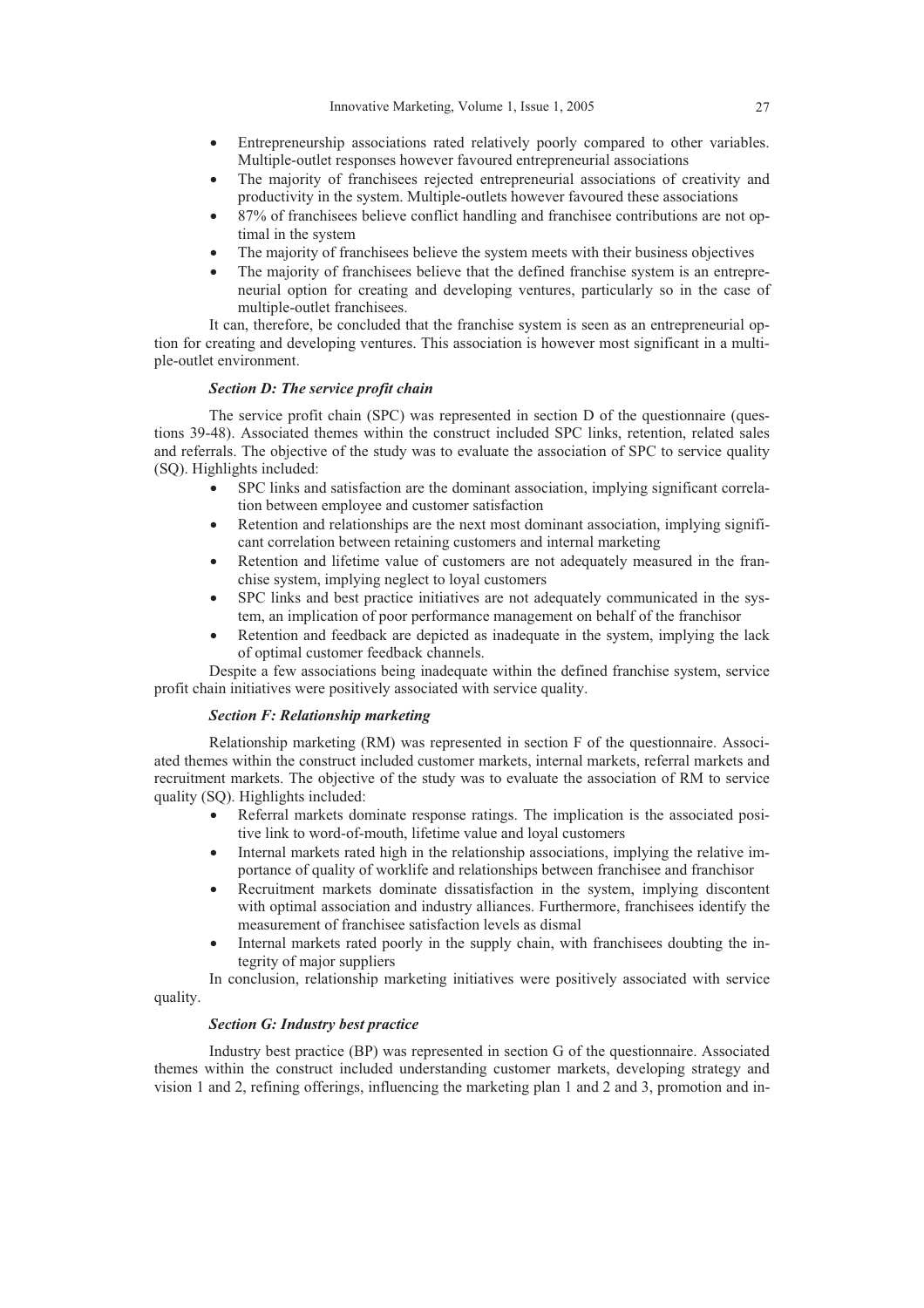store merchandising, and clear in-store operations 1 and 2. The objective of the study was to evaluate the association of BP to service quality (SQ). Highlights include:

- Promotion and in-store merchandising dominate the best practice associations, implying the importance of physical evidence tangibles in the service offering
- Implementing the marketing plan with regard to community involvement also dominates best practice associations; indicative of the link between localized marketing and awareness and loyalty
- Clear in-store operations regarding operating procedures are regarded as poorly documented by the majority of franchisees; as is the use of direct mail
- Best practice initiatives are not adequately communicated within the defined franchise system, implying discontent with overall communication within the system
- Developing strategy and vision is regarded as undeveloped, particularly regarding single outlet franchisees. Implications include lack of long-term business planning, vision and direction.

In conclusion, best practice initiatives were positively related to service quality.

## *Section E: Service quality*

Service quality (SQ) was represented in section E of the questionnaire. Associated themes within the construct included reliability 1 and 2, responsiveness 1 and 2, assurance 1 and 2, empathy 1, 2 and 3 and tangibles. The objective of the study was to evaluate the association of variables within the service quality construct. Highlights included:

- High responses across all themes, with the highest being empathy. The implication is that of employees meeting the needs and wants of the consumer
- Exceptionally high correlation between all variables within the construct
- Only 4% of franchisees responded negatively to the entire construct.

In conclusion, service quality variables were evaluated as an appropriate measure of the service quality construct; exhibiting significant item-total correlation and reliability coefficients. The variables were thus considered appropriate to test the associations to the service profit chain, relationship marketing and best practice constructs.

#### *Key construct summary statistics*

The summarized descriptive and inferential statistics of the identified constructs are tabulated in Table 2. This will provide a snapshot of the relative associations between the constructs. All hypotheses as stated have been accepted, with the exception of an entrepreneurial orientation in a franchised home entertainment system. The proposal of an entrepreneurial orientation in a multiple-outlet franchise system has however been accepted.

Table 2

| Construct                                                 | Mean | <b>Standard</b><br>deviation | <b>Kurtosis</b> | Crobach's<br>Alpha | Kruskal-<br><b>Wallis</b> | <b>Hypothesis</b>    |
|-----------------------------------------------------------|------|------------------------------|-----------------|--------------------|---------------------------|----------------------|
| Entrepreneurial orientation                               | 3.39 | 0.995                        | $-0.339$        | 0.7277             | 0.013                     | rejected             |
| Entrepreneurial orientation<br>(multiple-outlet proposal) | 3.70 | 0.917                        | 1.076           | 0.8533             | 0.191                     | proposal<br>accepted |
| Franchise paradox                                         | 3.21 | 0.963                        | 1.041           | 0.7748             | 0.771                     | accepted             |
| Service profit chain                                      | 3.38 | 0.762                        | 3.088           | 0.8335             | 0.563                     | accepted             |
| Relationship marketing                                    | 3.17 | 0.749                        | 2.005           | 0.7937             | 0.117                     | accepted             |
| Best practice                                             | 3.31 | 0.799                        | 2.123           | 0.7893             | 0.172                     | accepted             |
| Service quality                                           | 3.80 | 0.635                        | 5.570           | 0.9344             | 0.771                     | not applicable       |
| Overall study $n=93$                                      | 3.42 | 0.83                         | 2.129           | 0.8152             | 0.371                     | not applicable       |

Construct summary statistics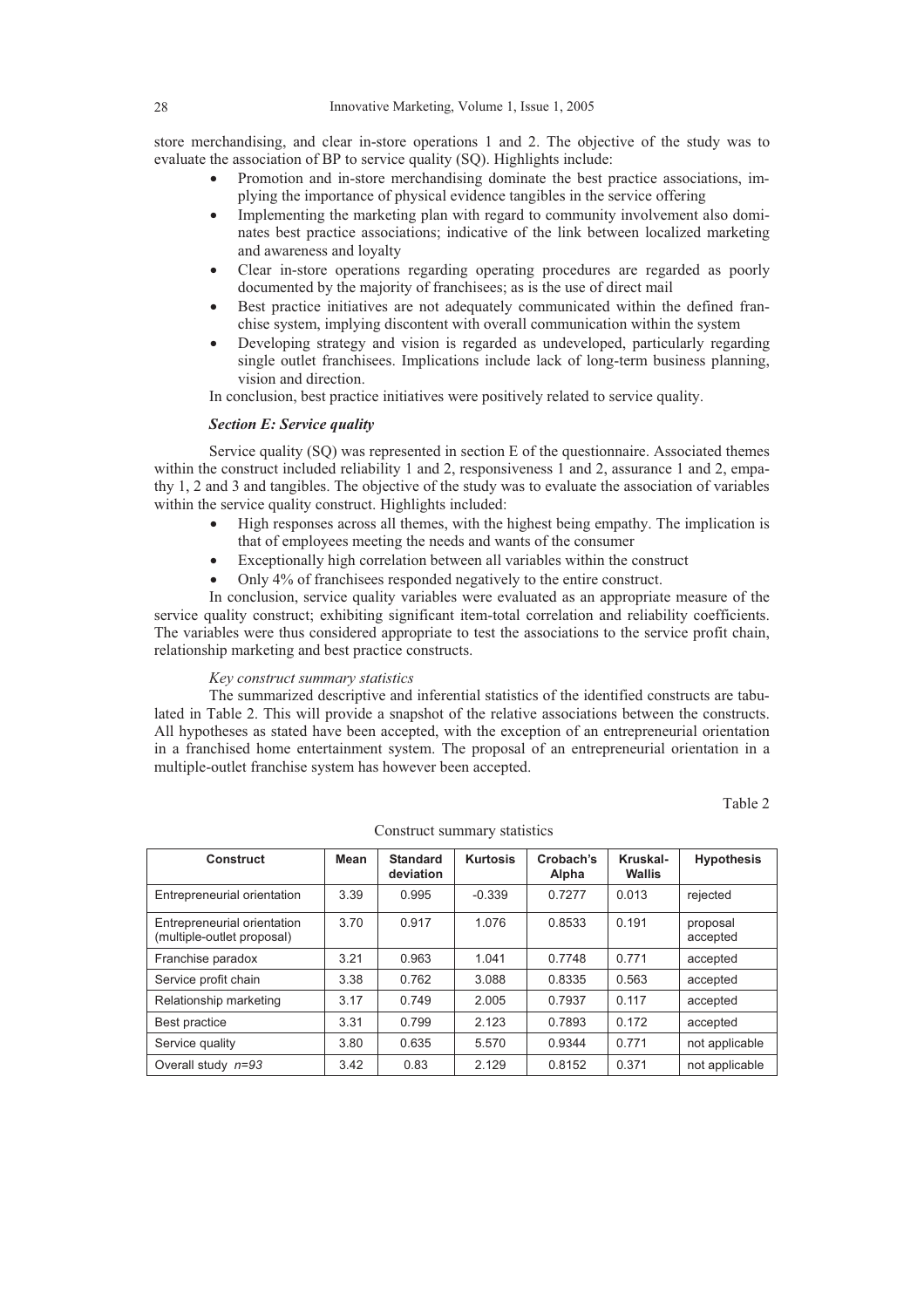#### **Development and recommendation of an entrepreneurial service vision**

The constructs of entrepreneurial orientation, franchise paradox, service profit chain, relationship marketing, best practice and service quality are now combined towards the development of a conceptual entrepreneurial service vision matrix. The matrix is a full representation of the set of associations between these constructs; linking the theory, empirical research and recommendations. Figure 1 represents the conceptual matrix. Highlights of the findings include the possibility of enhancing the diversity within the system, increasing multiple-outlet participation rates and implementation of an entrepreneurial service vision.

# **Conclusions and future research**

Theoretically, the value the investigation provides will be in understanding that the home entertainment industry is worthy of developing a body of knowledge, to be shared by all industry participants. Similarly, linking entrepreneurship, franchising and strategic service in the form of a matrix may be of interest and application to other academic disciplines. This will facilitate both researchers and students in related business management disciplines.

As a contribution to practice, the entrepreneurial service vision will enhance the longevity of the industry, together with sharing entrepreneurial service vision recommendations to all industry participants. As such, the general oligopolistic nature of major industry participants will be dissolved; making the industry more accessible, creating more employment, and increasing industry participants. Since the industry is a product of technology, the identification of entrepreneurial behaviour of franchisor/franchisees will highlight the re-defining of industry practices.

This study, the first of its kind in the home entertainment industry and in the specific organisation, will smooth the way for implementation of entrepreneurial franchise service initiatives in the organisation. It will also assist franchisees in their advancement in the organisation and could be used to complement other programmes within the home entertainment, entrepreneurial and franchised communities.

On a macro level, successful implementation of the matrix will enhance industry participation; together with entrepreneurial contributions towards the creation of wealth, economic growth and creation of employment in a dynamic, yet turbulent developing economy such as South Africa. As such, the study will enhance South African companies' competitive advantage in an international marketing environment.

Future research opportunities primarily revolve around the identified limitations, predominantly related to the franchise system being evaluated. The sample size of the data sets needs to be increased. This may be implemented by a number of alternatives. Firstly, similar studies should be conducted within other home entertainment franchise systems in the South African market. Secondly, similar studies should be conducted within other industry franchise systems in the South African market. Thirdly, similar studies should be conducted within other franchise systems on an international basis.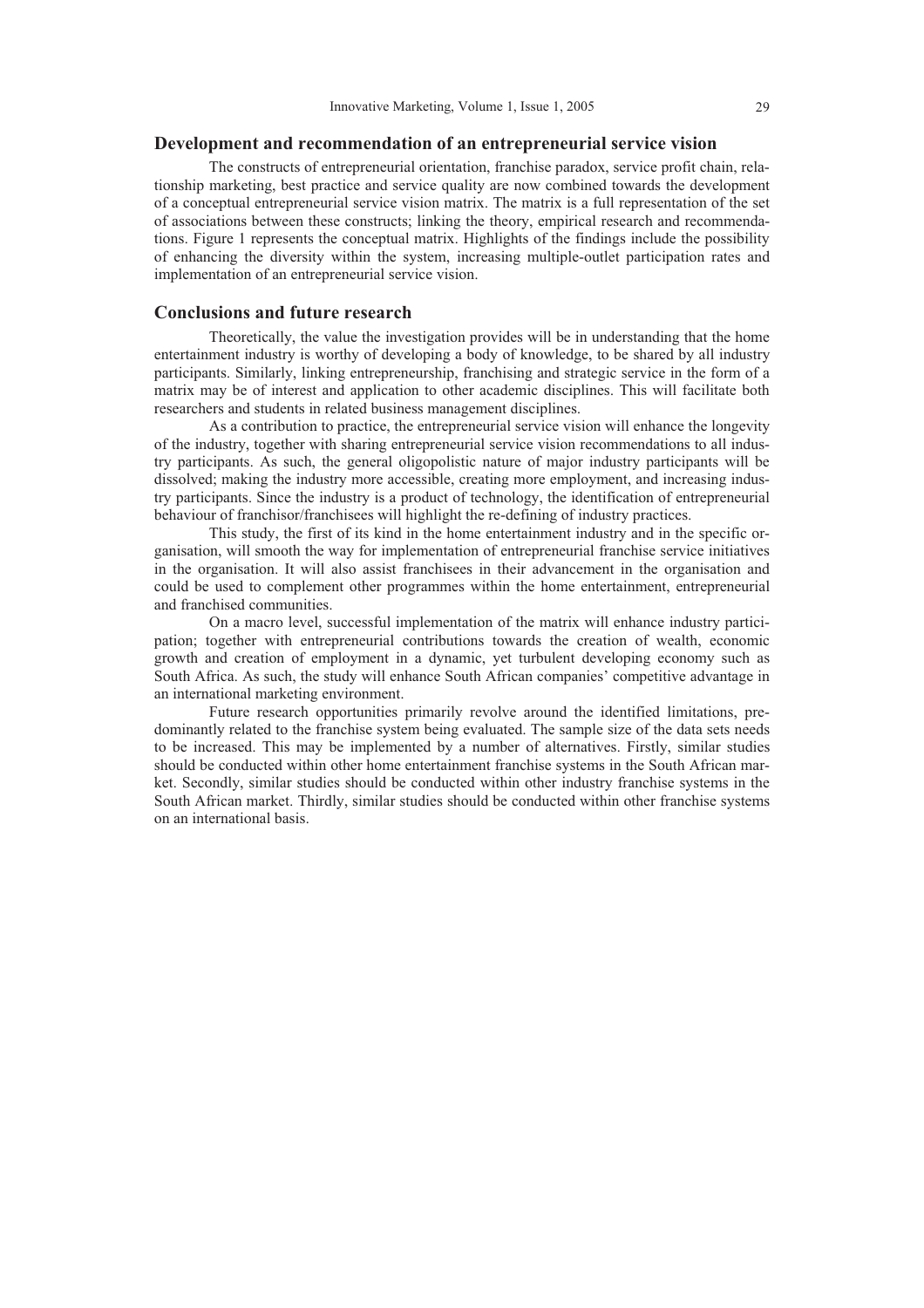and franchise paradox



Fig. 1. A conceptual matrix of an entrepreneurial service vision in the franchised home entertainment system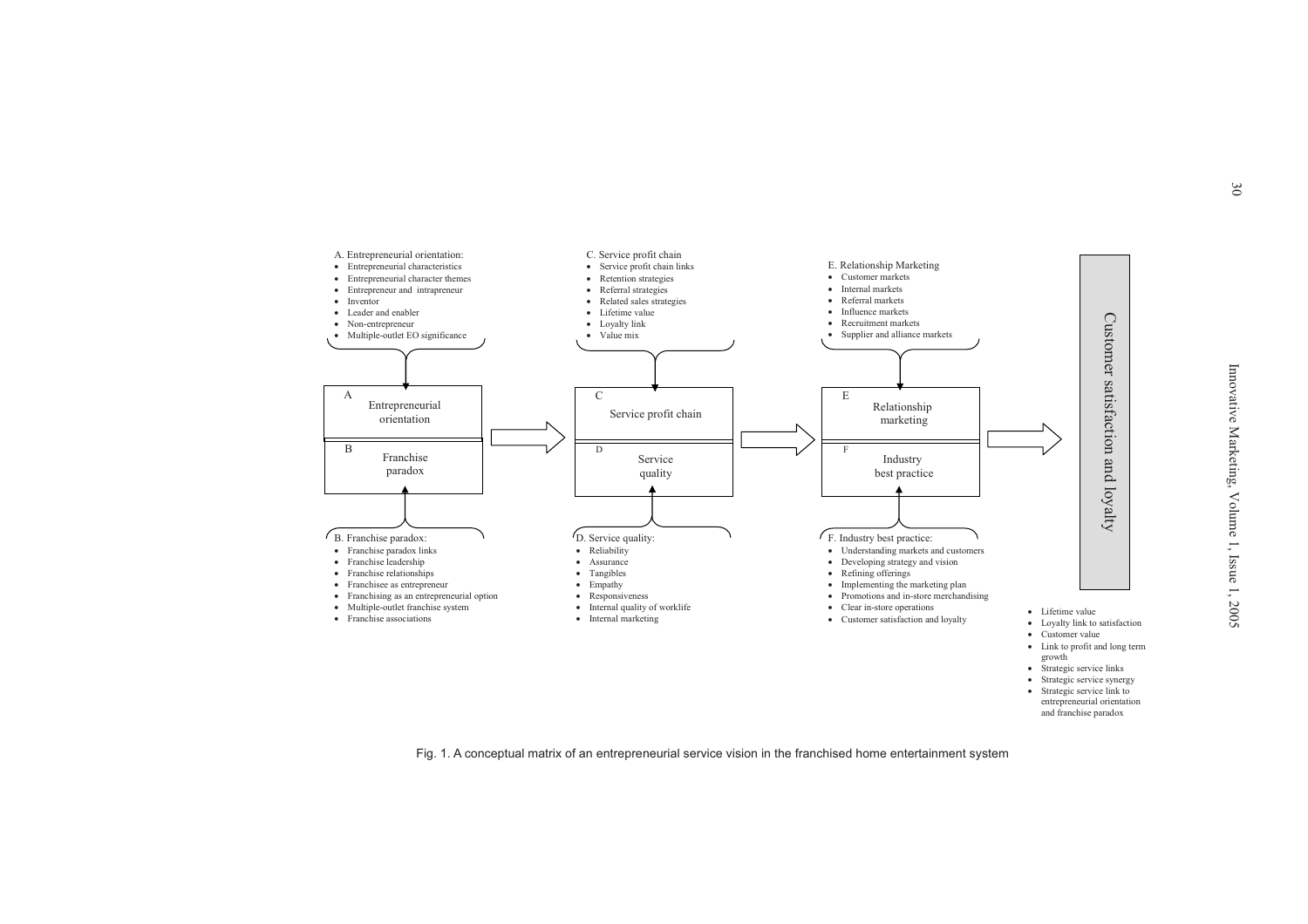# **References**

- 1. Acs, Z.J., Arenius, P., Hay, M., Minniti. 2005. *Global Entrepreneurship Monitor: 2004 Executive report.* Babson College: London.
- 2. Bolton, B., Thompson, J. 2004. *Entrepreneurs, Talent, Temperament, Technique*, 2nd Edition, Butterworth Heinemann: Oxford.
- 3. Bolton, B., Thompson, J. 2003. *The Entrepreneur in Focus*, Thomson: London.
- 4. Bolton, B., Thompson, J. 2000. *Entrepreneurs, Talent, Temperament, Technique*, Butterworth Heinemann: Oxford.
- 5. Bygrave, W.D. 1997. *The Portable MBA in Entrepreneurship*, 2nd Edition, John Wiley: London.
- 6. Bygrave, W.D., Reynolds, P.D., Autio, E. 2004. *Global Entrepreneurship Monitor, 2003 Executive Report*, Babson College: London.
- 7. Cronin. J.J., Taylor, S.A. 1994. SEVPERF versus SERVQUAL: reconciling performancebased and perceptions-minus-expectations measurement of service quality. *Journal of Marketing,* 58(1), 125-131.
- 8. Cronin. J.J., Taylor, S.A. 1992. Measuring service quality: a re-examination and extension. *Journal of Marketing,* 56(7), 55-68.
- 9. Gartner, W.B. 1989. Some Suggestions for Research on Entrepreneurial Traits and Characteristics, Entrepreneurship *Theory and Practice,* (Fall), 27-38.
- 10. Gartner, W.B. 2001. Who is an Entrepreneur, is the Wrong Question. *American Journal of Small Business.*
- 11. Heskett, J.L. 2002. Beyond customer loyalty. *Managing Service Quality,* 12(6), 355-357.
- 12. Heskett, J.L. 2001. *Planet Feedback: The Voice of One…The Power of Many (A),* Case No. 9-901-051, Harvard Business School Publishing, Boston, MA.
- 13. Heskett, J.L., Sasser, W.E., Hart. 1990: *Service Breakthroughs: Changing the Rules of the Game.* The Free Press: New York.
- 14. Heskett, J.L., Sasser, W.E., Schlesinger, L 1997. *The Service Profit Chain,* Free Press: New York.
- 15. Heskett, J.L., Jones, T.O., Loveman, G.W., Sasser, W.E., Schlesinger, L 1994. Putting the service profit chain to work. *Harvard Business Review,* March-April.
- 16. Hisrich, R.D. 1990. *Entrepreneurship/Intrapreneurship*, American Psychologist, February, 209-222.
- 17. Hisrich, R.D., Brush, C. 1984: The Women Entrepreneurs. *Journal of Small Business Management,* 22 (1), 31-37.
- 18. Hisrich, R.D., Peters, M.P., Shepherd, D.A. 2004. *Entrepreneurship*, 6<sup>th</sup> edition, Irwin McGraw Hill: Boston.
- 19. Hisrich, R.D., Peters, M.P. 1998. *Entrepreneurship,* 4<sup>th</sup> Edition, Irwin McGraw Hill: Boston.
- 20. Johnson, D.M. 2004: In the mainstream, multi-unit and multi-concept franchising, *Franchising World*, April.
- 21. Johnson, J. 2003. Franchise relationships are products of conscious effort. *Restaurant News,* November 2-3.
- 22. Kuratko, D.F., Hodgetts, R, M. 2004. *Entrepreneurship, Theory, Process, Practice*, 6th Edition, Thomson/South-Western: London.
- 23. Kuratko, D.F., Hodgetts, R.M. 1992. *Entrepreneurship, a Contemporary approach*, 2nd Edition, The Dryden Press: Orland, FL.
- 24. Lindsay, N.J., McStay, D. 2004. Should franchises be entrepreneurial? The influence of entrepreneurial orientation on franchise performance, *AGSE Babson Research Exchange,* Melbourne.
- 25. Mendelsohn, M. 2004. Legal update: franchising in Europe. *Franchising World*, 36 (2), 72-74.